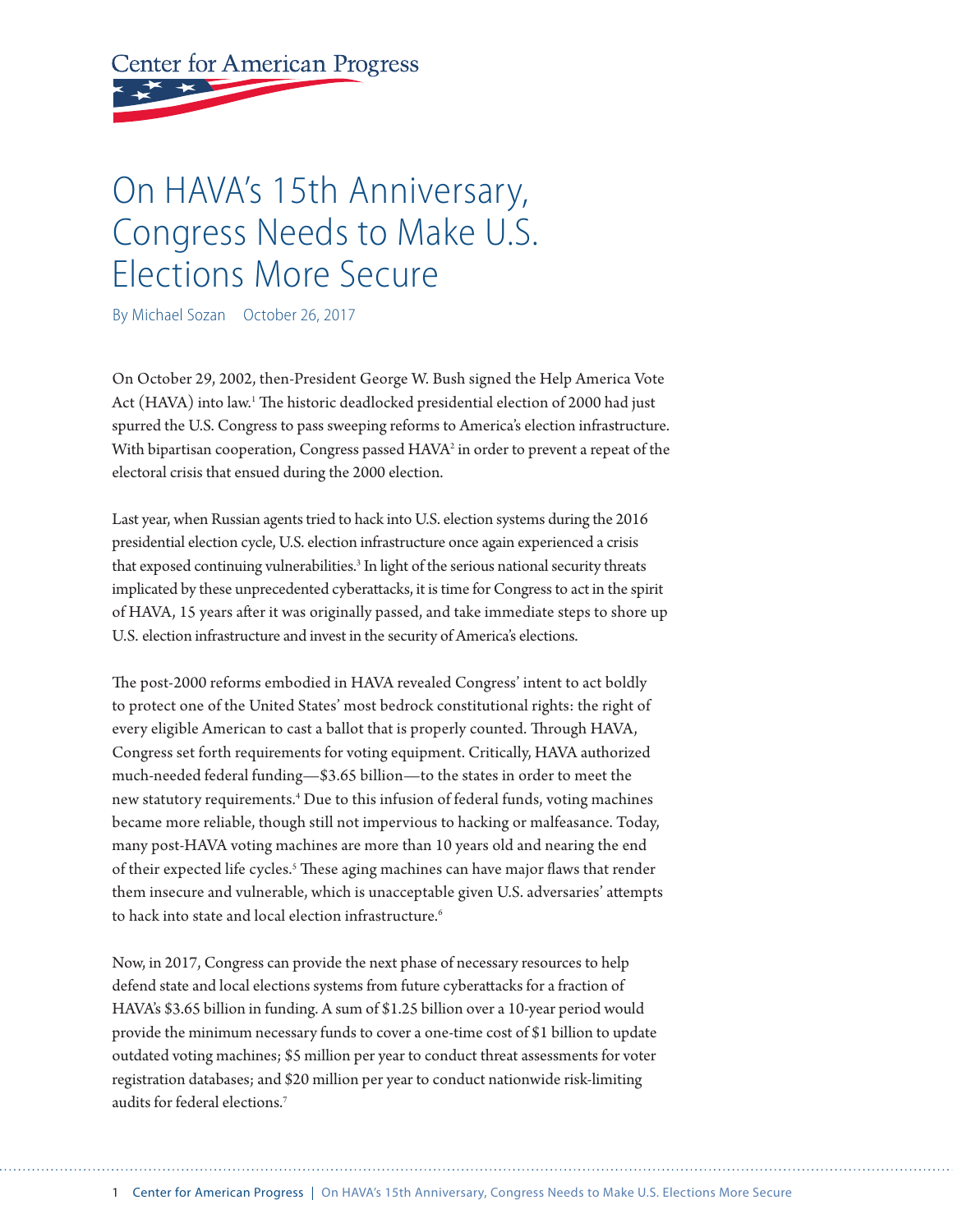<span id="page-1-0"></span>

These measures are vital for bolstering the United States' national security, and funding them should be considered as necessary to protecting America's democracy as military spending. For the cost of half of one B-2 Spirit bomber or four F-22 Raptor aircrafs both of which are also used to protect the nation from foreign threats—Congress could take steps to secure the U.S. election infrastructure from foreign enemies.<sup>[8](#page-5-0)</sup> Surely protecting America's election infrastructure from atack is as crucial to protecting U.S. democracy as paying for one-half of a military aircraf.

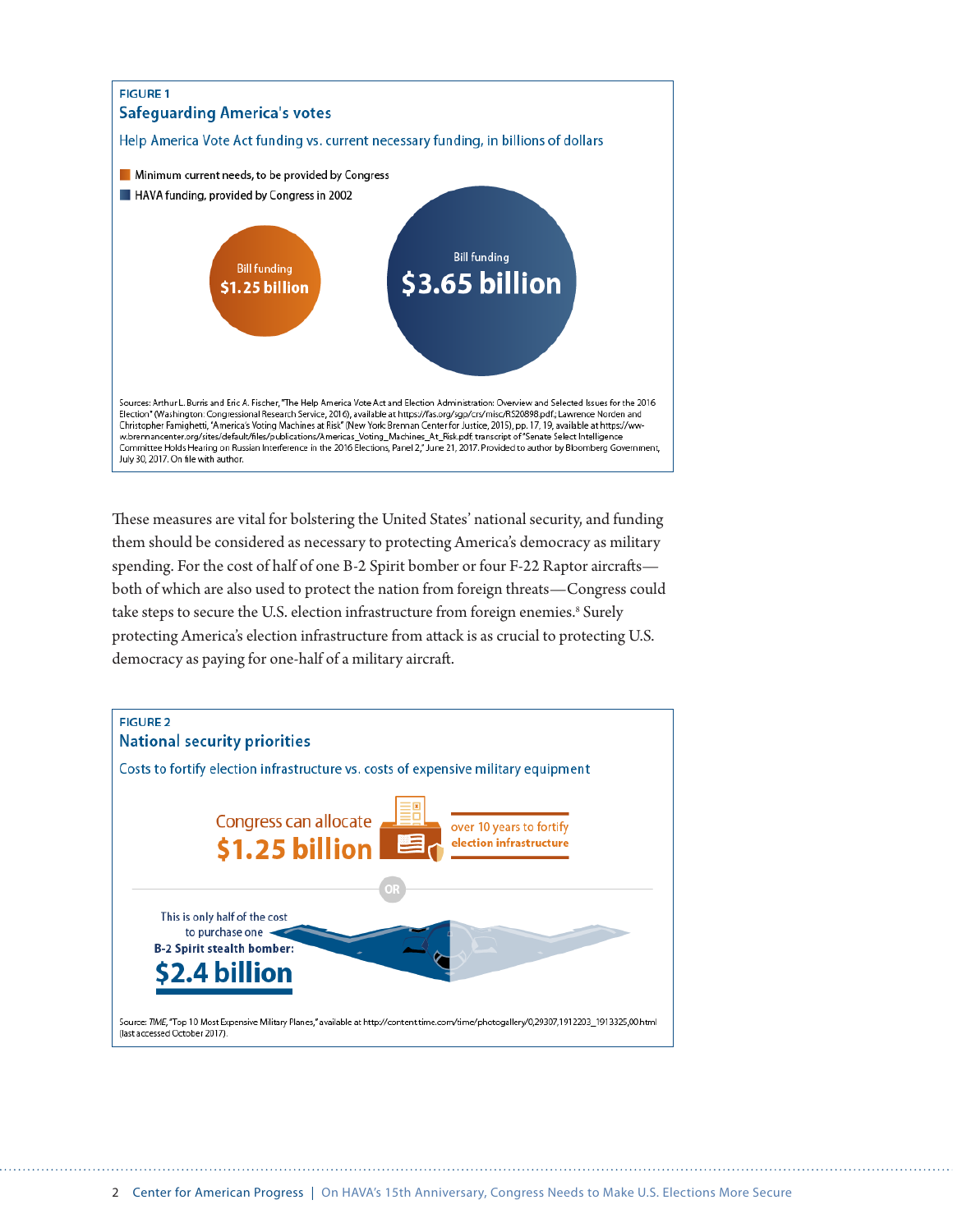### <span id="page-2-0"></span>Federal lawmakers of both parties want to increase election security

Fortunately, there is bipartisan legislation in the U.S. Senate and U.S. House of Representatives that would take major steps toward protecting the United States' election infrastructure: a commonsense provision introduced by Sens. Amy Klobuchar (D-MN) and Lindsey Graham (R-SC) as an amendment to the National Defense Authorization Act of 2017 (NDAA)°—and its House counterpart, the Protecting the American Process for Election Results (PAPER) Act, introduced by Reps. Jim Langevin (D-RI) and Mark Meadows (R-NC).<sup>10</sup> This bipartisan legislation would allow states to request a Department of Homeland Security (DHS) security risk and vulnerability assessment and, afer undergoing the assessment, would receive grant funding to implement security recommendations. Additionally, this legislation would require the U.S. Election Assistance Commission—an agency created by HAVA—to hold public hearings; work with experts to establish best practices for both election cybersecurity and election audits; and provide funding for states to implement those best practices. Moreover, the bill would task the DHS and the director of national intelligence with establishing strong lines of communication with state election officials regarding cyberthreats and would allow each state's senior election official to receive a security clearance to receive briefngs on cyberthreats. Finally, the legislation would require states to take steps toward ensuring that voter-verifed paper ballot auditing systems are in place.

The Klobuchar-Graham legislation has not yet received a vote in the Senate, but it did garner the support of the U.S. Senate Commitee on Armed Services Chairman John McCain (R-AZ)<sup>11</sup> and Senate Minority Leader Chuck Schumer (D-NY) during debate on the NDAA.<sup>[12](#page-5-0)</sup> On the House side, the PAPER Act has not yet received consideration.<sup>13</sup>

Multiple national security leaders—of both political parties—have voiced support for this bipartisan legislation, including former Secretary of Homeland Security Michael Chertof, former CIA Director James Woolsey, and former House Permanent Select Commitee on Intelligence Chairman Mike Rogers, who wrote to Senate leaders and the Senate Commitee on Armed Services leadership on September 11, 2017, to support the effort. The leaders stated, in part, "Although election administration is the province of state and local governments, the federal government has a responsibility to support the states and 'provide for the common defense.' … We do not expect the states to defend themselves against kinetic atacks by hostile foreign powers, nor should we leave them to defend against foreign cyberattacks on their own."<sup>[14](#page-5-0)</sup> In the wake of this broad support from national security leaders and lawmakers of both parties, Congress should pass this legislation—coupled with an adequate funding authorization of at least \$1.25 billion—immediately.

Notably, other election security legislation could soon be introduced, as additional federal lawmakers of both major political parties are stepping up to show leadership on the issue. For example, Sens. Kamala Harris (D-CA) and James Lankford (R-OK),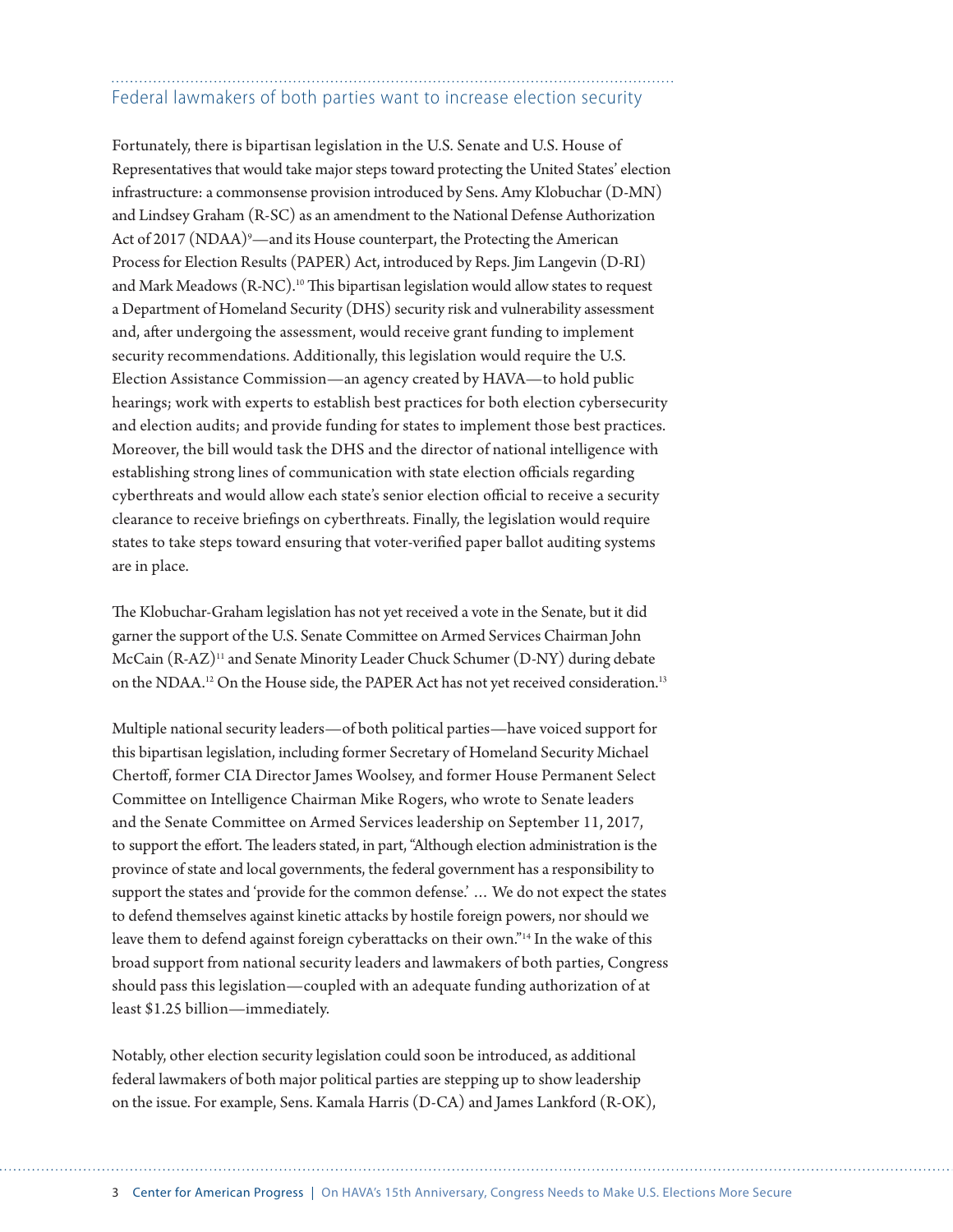<span id="page-3-0"></span>both members of the Senate Permanent Select Commitee on Intelligence and Senate Commitee on Homeland Security and Government Afairs, continue to work on policies to improve election infrastructure.<sup>15</sup>

#### It is imperative that Congress act now

The United States has nonpresidential federal elections coming up in 2018 and the presidential election in 2020. The foundation of the United States' democratic selfgovernment relies on free and fair elections; thus, when the security of those elections is undermined, Americans may begin to question the value of their vote. This, in turn, damages U.S. democracy. Alarmingly, a July 2017 poll found that 1 in 4 Americans will consider not participating in future elections due to concerns over cybersecurity and the worry that their vote will not be protected.[16](#page-5-0)

No one yet knows the full extent of Russian atempts to hack into state and local election systems in 2016. But credible evidence shows that Russians tried to hack at least 20 state election systems before Election Day and sent messages to 122 email addresses associated with entities likely involved in the management of voter registration systems in order to probe or infiltrate voting databases.<sup>17</sup> Hackers did, in fact, breach election records in Illinois, where they tried to delete and alter voter information.<sup>18</sup>

Even worse, the 2016 election cycle may only be the tip of the iceberg of what may happen in future elections, according to intelligence experts and federal lawmakers.[19](#page-5-0) Russia may have used the 2016 cycle to fnd vulnerabilities in U.S. election databases to prepare for more aggressive intrusions in the midterm congressional elections of 2018 and the next presidential election in 2020.[20](#page-5-0) Other hostile actors, such as Iran, North Korea, and the Islamic State group, have also used cyberatacks or the internet to try to subvert Western democracies—and they may try again.<sup>21</sup>

Unfortunately, as evinced in a recent hacking simulation, U.S. election infrastructure maintained principally by states and localities in more than 7,000 election jurisdictions nationwide—is not prepared to defend against future interference.<sup>22</sup> These voting systems include inadequate cybersecurity measures for voting machines and databases; outdated voting machines; and a lack of verifed paper ballots or records, which are imperative to conducting appropriate audits. To compound maters, most states and localities simply lack the necessary funds to address these problems.<sup>[23](#page-6-0)</sup>

State and local officials increasingly recognize that protecting U.S. elections is not just a mater of ensuring fair elections but also one of national security that requires coordination at all levels of government—federal, state, and local. Before Election Day in November 2016, 33 states and 36 localities requested that the DHS assess their election systems.<sup>[24](#page-6-0)</sup> More requests have been made in 2017.<sup>[25](#page-6-0)</sup> DHS officials are attaching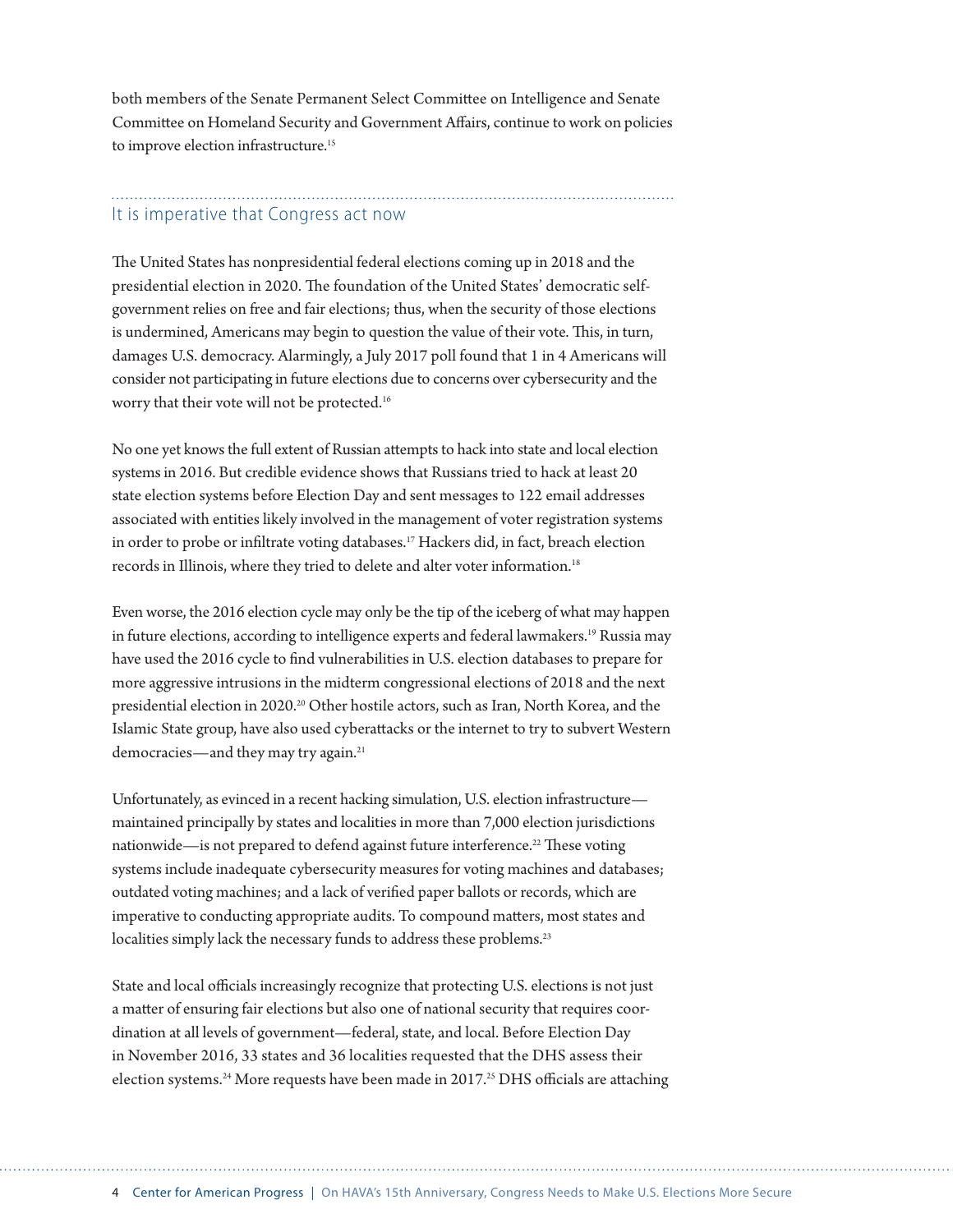<span id="page-4-0"></span>greater urgency to this issue. In January 2017, then-Secretary of Homeland Security Jeh Johnson designated state and local election systems as "critical infrastructure["26](#page-6-0)—like the banking sector and the electrical grid—and the DHS has established a coordinating council to work directly with states on bolstering election security[.27](#page-6-0) But under current law, these important steps do not provide local jurisdictions with the broad range of resources and funds to modernize their election infrastructure.

## Conclusion

In light of these circumstances, Congress must seize the initiative now to fortify the security of U.S. election infrastructure. This is a rare chance for Congress to act in a bipartisan and timely manner. And as the 15th anniversary of HAVA infusing billions of dollars to upgrade voting machines approaches, there should be increased urgency for federal lawmakers to set aside partisan diferences and pass much-needed election infrastructure legislation. Election security is a mater of national security, and these afairs historically have been above the political fray. Russian atempts to hack into the U.S. 2016 election, regardless of whom they favored or whether they were successful, dictate that Congress take decisive action to shore up the public's confdence in the security of U.S. elections and help protect this country's democracy.

*Michael Sozan is a senior fellow supporting the work of the Democracy and Government Reform team at the Center for American Progress.*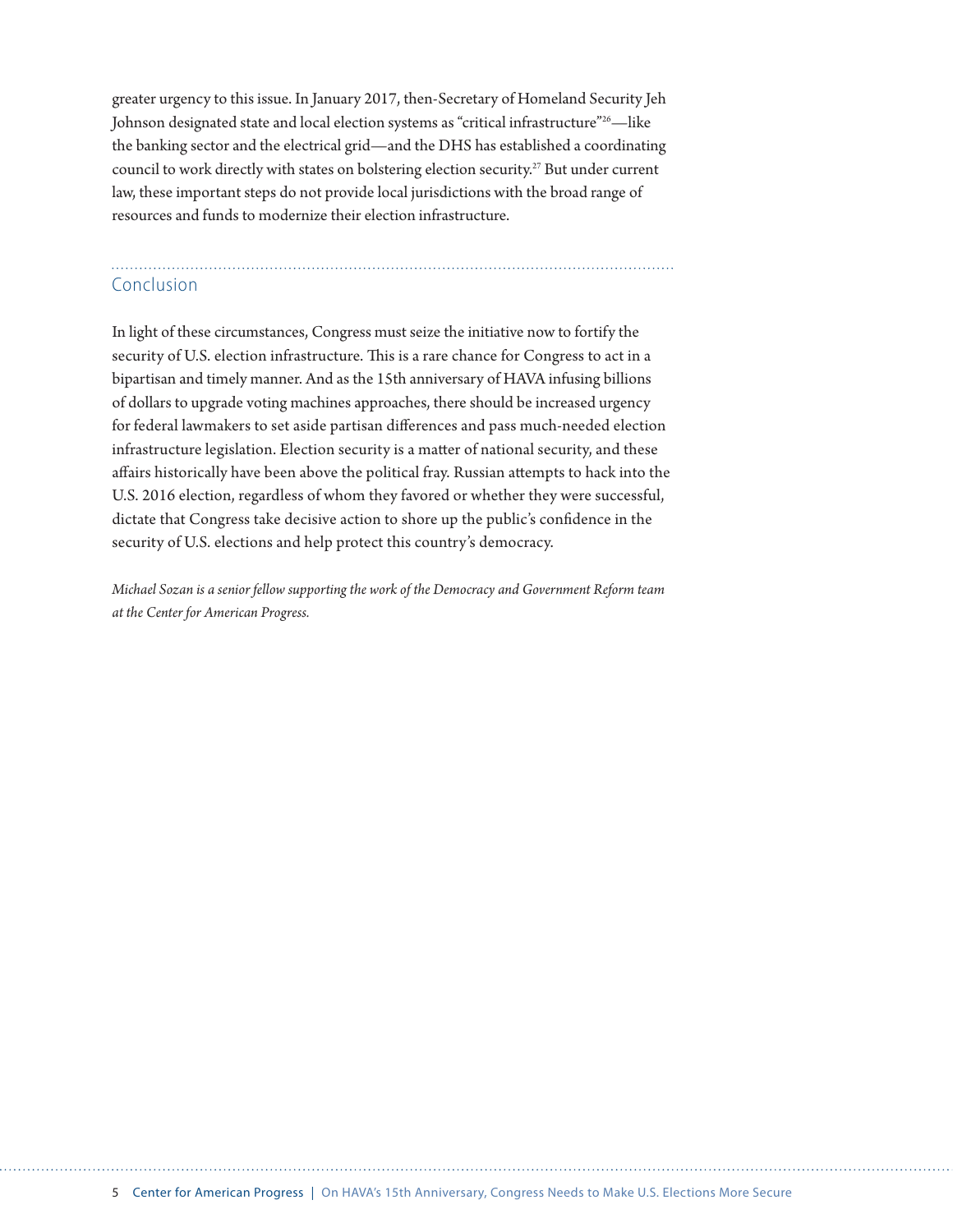#### <span id="page-5-0"></span>Endnotes

- [1](#page-0-0) In December 2001, the U.S. House of Representative passed HAVA—H.R. 3295. The Senate passed similar legislation in early 2002—S. Res 565. The two chambers resolved the differences in the legislation via a conference committee, and the fnal version of HAVA passed each chamber in October 2002 before being signed into law by then-President George W. Bush. For a helpful history of HAVA, see Arthur L. Burris and Eric A. Fischer, "The Help America Vote Act and Election Administration: Overview and Selected Issues for the 2016 Election" (Washington: Congressional Research Service, 2016), available at [https://fas.org/sgp/crs/misc/](https://fas.org/sgp/crs/misc/RS20898.pdf) [RS20898.pdf.](https://fas.org/sgp/crs/misc/RS20898.pdf)
- [2](#page-0-0) *Help America Vote Act of 2002*, Public Law 252, 107th Cong., 2d sess. (October 29, 2002), available at [https://www.gpo.gov/](https://www.gpo.gov/fdsys/pkg/PLAW-107publ252/pdf/PLAW-107publ252.pdf) [fdsys/pkg/PLAW-107publ252/pdf/PLAW-107publ252.pdf.](https://www.gpo.gov/fdsys/pkg/PLAW-107publ252/pdf/PLAW-107publ252.pdf)
- [3](#page-0-0) Office of the Director of National Intelligence, *Background to "Assessing Russian Activities and Intentions in Recent US Elections": The Analytic Process and Cyber Incident Attribution* (National Intelligence Council, 2017), available at [https://](https://www.dni.gov/files/documents/ICA_2017_01.pdf) www.dni.gov/f[les/documents/ICA\\_2017\\_01.pdf](https://www.dni.gov/files/documents/ICA_2017_01.pdf).
- [4](#page-0-0) Burris and Fischer, "The Help America Vote Act and Election Administration," Table 2.
- [5](#page-0-0) Lawrence Norden and Christopher Famighetti, "America's Voting Machines at Risk," p. 4 (New York: Brennan Center for Justice, 2015), available at [https://www.brennancenter.](https://www.brennancenter.org/sites/default/files/publications/Americas_Voting_Machines_At_Risk.pdf) org/sites/default/f[les/publications/Americas\\_Voting\\_Ma](https://www.brennancenter.org/sites/default/files/publications/Americas_Voting_Machines_At_Risk.pdf)[chines\\_At\\_Risk.pdf](https://www.brennancenter.org/sites/default/files/publications/Americas_Voting_Machines_At_Risk.pdf)
- [6](#page-0-0) Norden and Famighetti, "America's Voting Machines at Risk," p. 5.
- [7](#page-0-0) Ten years is the standard time period used for federal budget scoring. These dollar fgures are derived from the following sources: Norden and Famighetti, "America's Voting Machines at Risk," pp. 17 and 19; transcript of "Senate Select Intelligence Committee Holds Hearing on Russian Interference in the 2016 Elections, Panel 2," June 21, 2017. Provided to author by Bloomberg Government, July 30, 2017. On fle with author.
- [8](#page-1-0) *Time,* "Top 10 Most Expensive Military Planes," available at [http://content.time.com/time/photogal](http://content.time.com/time/photogallery/0,29307,1912203_1913325,00.html)[lery/0,29307,1912203\\_1913325,00.html](http://content.time.com/time/photogallery/0,29307,1912203_1913325,00.html) (last accessed October 2017); AviationCV.com, "Top 5 Most Expensive Military Aircraft," available at [https://www.aviationcv.com/](https://www.aviationcv.com/aviation-blog/2016/top-5-most-expensive-military-aircraft/) [aviation-blog/2016/top-5-most-expensive-military-aircraft\](https://www.aviationcv.com/aviation-blog/2016/top-5-most-expensive-military-aircraft/) (last accessed October 2017).
- [9](#page-2-0) Congress.gov, "S.Amdt.656 to H.R.2810," available at [https://](https://www.congress.gov/amendment/115th-congress/senate-amendment/656) [www.congress.gov/amendment/115th-congress/senate](https://www.congress.gov/amendment/115th-congress/senate-amendment/656)[amendment/656](https://www.congress.gov/amendment/115th-congress/senate-amendment/656) (last accessed October 2017); Niels Lesniewski, "Bipartisan Push for Electoral Security Gets Priority Status," *Roll Call*, September 12, 2017, available at [www.](http://www.rollcall.com/news/politics/klobuchar-graham-lead-push-counter-russia-better-election-security) [rollcall.com/news/politics/klobuchar-graham-lead-push](http://www.rollcall.com/news/politics/klobuchar-graham-lead-push-counter-russia-better-election-security)[counter-russia-better-election-security](http://www.rollcall.com/news/politics/klobuchar-graham-lead-push-counter-russia-better-election-security).
- [10](#page-2-0) *Protecting the American Process for Election Results Act*, H.R. 3751, 115 Cong., 1 sess. (
- [11](#page-2-0) See Kyle Cheney, Elana Schor, and Cory Bennett, "Senate Democrats worry Russia could jeopardize reelection bids," *Politico*, October 11, 2017, available at [http://www.politico.](http://www.politico.com/story/2017/10/11/senate-democrats-worry-russia-could-jeopardize-reelection-bids-243645) [com/story/2017/10/11/senate-democrats-worry-russia](http://www.politico.com/story/2017/10/11/senate-democrats-worry-russia-could-jeopardize-reelection-bids-243645)[could-jeopardize-reelection-bids-243645.](http://www.politico.com/story/2017/10/11/senate-democrats-worry-russia-could-jeopardize-reelection-bids-243645)
- [12](#page-2-0) See Senate Democrats, "Schumer Floor Remarks on NDAA and President Trump's Election Integrity Commission," Press release, September 12, 2017, available at [https://www.](https://www.democrats.senate.gov/newsroom/press-releases/schumer-floor-remarks-on-ndaa-and-president-trumps-election-integrity-commission) [democrats.senate.gov/newsroom/press-releases/schumer](https://www.democrats.senate.gov/newsroom/press-releases/schumer-floor-remarks-on-ndaa-and-president-trumps-election-integrity-commission)f[oor-remarks-on-ndaa-and-president-trumps-election](https://www.democrats.senate.gov/newsroom/press-releases/schumer-floor-remarks-on-ndaa-and-president-trumps-election-integrity-commission)[integrity-commission.](https://www.democrats.senate.gov/newsroom/press-releases/schumer-floor-remarks-on-ndaa-and-president-trumps-election-integrity-commission)
- [13](#page-2-0) *Protecting the American Process for Election Results Act*.
- [14](#page-2-0) Lesniewski, "Bipartisan Push for Electoral Security Gets Priority Status."

[15](#page-3-0) See Office of Sen. Kamala D. Harris, "Senator Harris Questions DHS and FBI Reps on Insufficient Notifications Between State, Local, and Federal Officials on Election Breaches," Press release, June 21, 2017, available at [https://](https://www.harris.senate.gov/content/senator-harris-questions-dhs-and-fbi-reps-insufficient-notifications-between-state-local-and) [www.harris.senate.gov/content/senator-harris-questions](https://www.harris.senate.gov/content/senator-harris-questions-dhs-and-fbi-reps-insufficient-notifications-between-state-local-and)dhs-and-fbi-reps-insufcient-notif[cations-between-state](https://www.harris.senate.gov/content/senator-harris-questions-dhs-and-fbi-reps-insufficient-notifications-between-state-local-and)[local-and;](https://www.harris.senate.gov/content/senator-harris-questions-dhs-and-fbi-reps-insufficient-notifications-between-state-local-and) Cheney, Schor, and Bennett, "Senate Democrats worry Russia could jeopardize reelection bids." Sen. James Lankford (R-OK) remarked in this article, "[W]e … want to be able to help states trying to defend themselves against a foreign adversary."

- [16](#page-3-0) See Megan Trimble, "Hacking Fears May Stop 1 in 4 Voters From Casting Ballots," U.S. News and World Report, July 12, 2017, available at [https://www.usnews.com/news/nation](https://www.usnews.com/news/national-news/articles/2017-07-12/1-in-4-voters-may-not-vote-in-2018-midterms-because-of-cybersecurity-concerns)[al-news/articles/2017-07-12/1-in-4-voters-may-not-vote](https://www.usnews.com/news/national-news/articles/2017-07-12/1-in-4-voters-may-not-vote-in-2018-midterms-because-of-cybersecurity-concerns)[in-2018-midterms-because-of-cybersecurity-concerns](https://www.usnews.com/news/national-news/articles/2017-07-12/1-in-4-voters-may-not-vote-in-2018-midterms-because-of-cybersecurity-concerns). As Sen. Marco Rubio (R-FL) noted in the following transcript, "[I]t is really critical that people have confdence that when they go vote that vote is going to count and someone's not going to come in electronically and change it." See transcript of "Senate Select Intelligence Committee Holds Hearing on Russian Interference in the 2016 Elections, Panel 1," June 21, 2017. Provided to authors by Bloomberg Government, July 30, 2017.
- [17](#page-3-0) Patrick Marley and Jason Stein, "Russians Tried to Hack Election Systems of 21 States in 2016, Officials Say," USA *Today*, September 22, 2017, available at [https://www.](https://www.usatoday.com/story/news/nation-now/2017/09/22/wisconsin-one-20-states-targeted-russian-hacking-elections-systems-2016/694719001/) [usatoday.com/story/news/nation-now/2017/09/22/](https://www.usatoday.com/story/news/nation-now/2017/09/22/wisconsin-one-20-states-targeted-russian-hacking-elections-systems-2016/694719001/) [wisconsin-one-20-states-targeted-russian-hacking](https://www.usatoday.com/story/news/nation-now/2017/09/22/wisconsin-one-20-states-targeted-russian-hacking-elections-systems-2016/694719001/)[elections-systems-2016/694719001/](https://www.usatoday.com/story/news/nation-now/2017/09/22/wisconsin-one-20-states-targeted-russian-hacking-elections-systems-2016/694719001/); Michael Riley and Jordan Robertson, "Russian Cyber Hacks on U.S. Electoral System Far Wider Than Previously Known," Bloomberg, June 13, 2017, available at [https://www.bloomberg.com/news/](https://www.bloomberg.com/news/articles/2017-06-13/russian-breach-of-39-states-threatens-future-u-s-elections) [articles/2017-06-13/russian-breach-of-39-states-threatens](https://www.bloomberg.com/news/articles/2017-06-13/russian-breach-of-39-states-threatens-future-u-s-elections)[future-u-s-elections;](https://www.bloomberg.com/news/articles/2017-06-13/russian-breach-of-39-states-threatens-future-u-s-elections) Matthew Cole and others, "Top-Secret NSA Report Details Russian Hacking Effort Days Before 2016 Election," The Intercept, June 5, 2017, available at [https://](https://theintercept.com/2017/06/05/top-secret-nsa-report-details-russian-hacking-effort-days-before-2016-election/) [theintercept.com/2017/06/05/top-secret-nsa-report-details](https://theintercept.com/2017/06/05/top-secret-nsa-report-details-russian-hacking-effort-days-before-2016-election/)russian-hacking-ef[ort-days-before-2016-election/.](https://theintercept.com/2017/06/05/top-secret-nsa-report-details-russian-hacking-effort-days-before-2016-election/)
- [18](#page-3-0) Riley and Robertson, "Russian Cyber Hacks on U.S. Electoral System Far Wider Than Previously Known."
- [19](#page-3-0) See, for example, Ryan Teague Beckwith, "Read the Transcript of James Comey's Testimony," *Time*, June 8, 2017, available at [http://time.com/4810345/james-comey-testimony-real](http://time.com/4810345/james-comey-testimony-real-time-transcript/)[time-transcript/.](http://time.com/4810345/james-comey-testimony-real-time-transcript/)
- [20](#page-3-0) Nicholas Fandos, "Senate Intelligence Heads Warn That Russian Election Meddling Continues," *The New York Times*, October 4, 2017, available at [https://www.nytimes.](https://www.nytimes.com/2017/10/04/us/politics/senate-intelligence-committee-russia-election-trump.html) [com/2017/10/04/us/politics/senate-intelligence-commit](https://www.nytimes.com/2017/10/04/us/politics/senate-intelligence-committee-russia-election-trump.html)[tee-russia-election-trump.html](https://www.nytimes.com/2017/10/04/us/politics/senate-intelligence-committee-russia-election-trump.html).
- [21](#page-3-0) Gordon Corera, "NHS cyber-attack was 'launched from North Korea,'" BBC, June 16, 2017, available at [http://www.bbc.](http://www.bbc.com/news/technology-40297493) [com/news/technology-40297493](http://www.bbc.com/news/technology-40297493); Kim Sengupta, "Isis-linked hackers attack NHS websites to show gruesome Syrian civil war images," The *Independent*, February 7, 2017, available at [http://www.independent.co.uk/news/uk/crime/isis-islamist](http://www.independent.co.uk/news/uk/crime/isis-islamist-hackers-nhs-websites-cyber-attack-syrian-civil-war-images-islamic-state-a7567236.html)[hackers-nhs-websites-cyber-attack-syrian-civil-war-images](http://www.independent.co.uk/news/uk/crime/isis-islamist-hackers-nhs-websites-cyber-attack-syrian-civil-war-images-islamic-state-a7567236.html)[islamic-state-a7567236.html;](http://www.independent.co.uk/news/uk/crime/isis-islamist-hackers-nhs-websites-cyber-attack-syrian-civil-war-images-islamic-state-a7567236.html) Dustin Volz and Jim Finkle, "U.S. indicts Iranians for hacking dozens of banks, New York dam," Reuters, March 24, 2016, available at [http://www.re](http://www.reuters.com/article/us-usa-iran-cyber-idUSKCN0WQ1JF)[uters.com/article/us-usa-iran-cyber-idUSKCN0WQ1JF;](http://www.reuters.com/article/us-usa-iran-cyber-idUSKCN0WQ1JF) Josh Gerstein, "2 Iranians charged in hacking case where Obama pardoned another," *Politico*, July 17, 2017, available at [http://](http://www.politico.com/blogs/under-the-radar/2017/07/17/iranians-charged-in-hacking-case-obama-pardoned-240643) [www.politico.com/blogs/under-the-radar/2017/07/17/irani](http://www.politico.com/blogs/under-the-radar/2017/07/17/iranians-charged-in-hacking-case-obama-pardoned-240643)[ans-charged-in-hacking-case-obama-pardoned-240643.](http://www.politico.com/blogs/under-the-radar/2017/07/17/iranians-charged-in-hacking-case-obama-pardoned-240643)
- [22](#page-3-0) See Grea Gordon, "Cyber experts were blocked in their push to patch voting systems in 2016," McClatchy, August 29, 2017, available at [http://www.mcclatchydc.com/news/](http://www.mcclatchydc.com/news/nation-world/national/article170006067.html) [nation-world/national/article170006067.html;](http://www.mcclatchydc.com/news/nation-world/national/article170006067.html) Matt Blaze and others, "Report on Cyber Vulnerabilities in U.S. Election Equipment, Databases, and Infrastructure" (Las Vegas: DEF-CON 25 Voting Machine Hacking Village, 2017), available at [https://www.defcon.org/images/defcon-25/DEFCON25vot](https://www.defcon.org/images/defcon-25/DEFCON25votingvillagereport.pdf)[ingvillagereport.pdf](https://www.defcon.org/images/defcon-25/DEFCON25votingvillagereport.pdf).